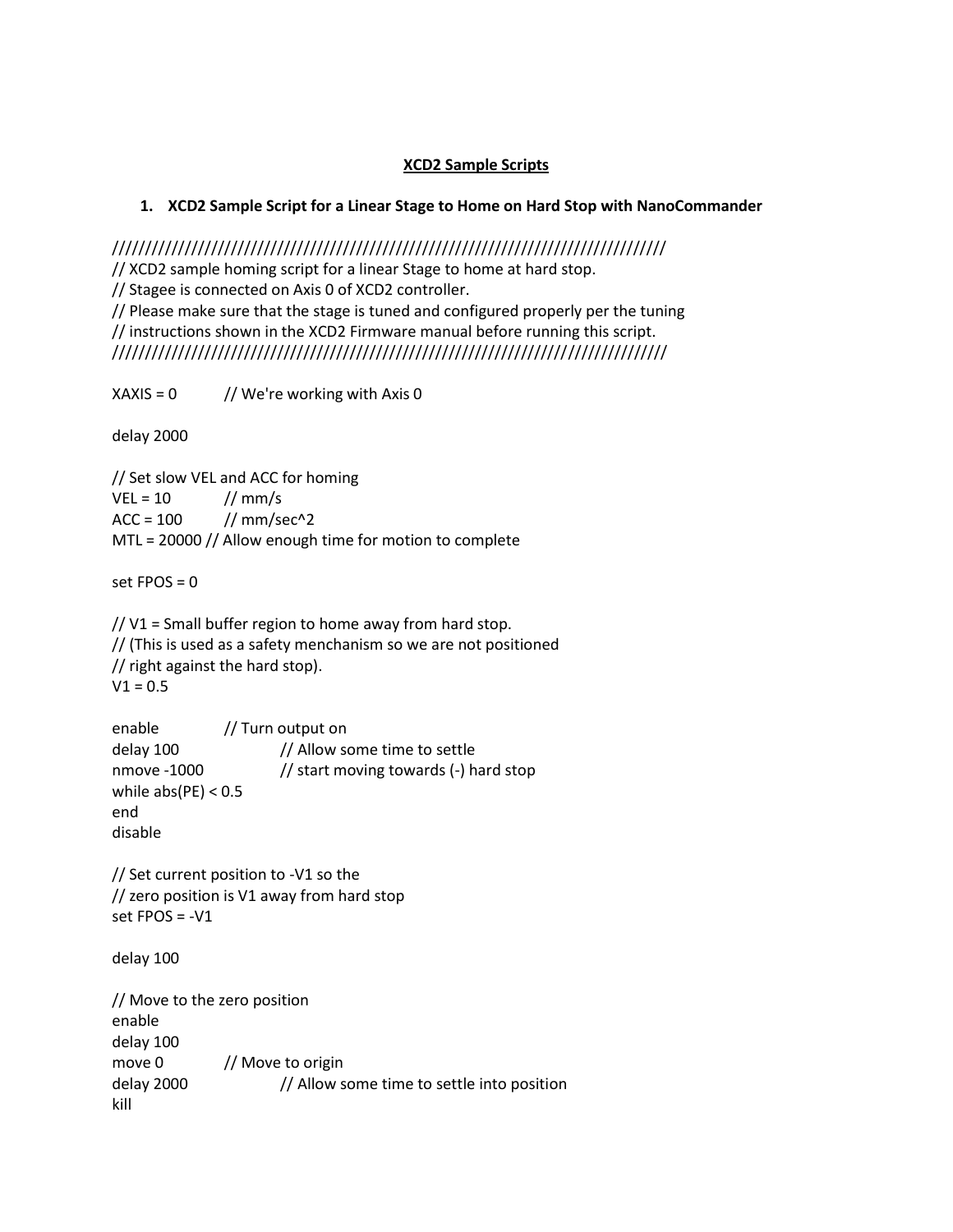disable

## **2. XCD2 Sample Script for a Linear Stage Demo Routine with NanoCommander**

///////////////////////////////////////////////////////////////////////////////////// // XCD2 Controller with linear stage connected on Axis 0 of XCD2 controller // Please make sure that the stage is tuned and configured properly per the tuning // instructions shown in the XCD2 Firmware manual before running this script. /////////////////////////////////////////////////////////////////////////////////////

delay 2000

 $XAXIS = 0$  // we're working with axis 0 // Use sloe VEL and ACC for homing  $VEL = 10$  $ACC = 100$ enable delay 100 // Use the XCD2 automated homing routine // to home 0.5 mm away from hard stop home 0, -0.5  $V1 = 0$  // Set the zero positoin as our left travel limit delay 2000 nmove 100 // Go to positive hard stop while  $abs(PE) < 0.5$ end disable // Set V2 = Positive trave limit 0.5 mm from hard stop  $V2 = FPOS - 0.5$ delay 1000 enable delay 100 move 0 // Got back to zero position delay 2000 // V0 = Loop state control variable // 1: Fast moves between travel limits // 2: Step moves between travel limits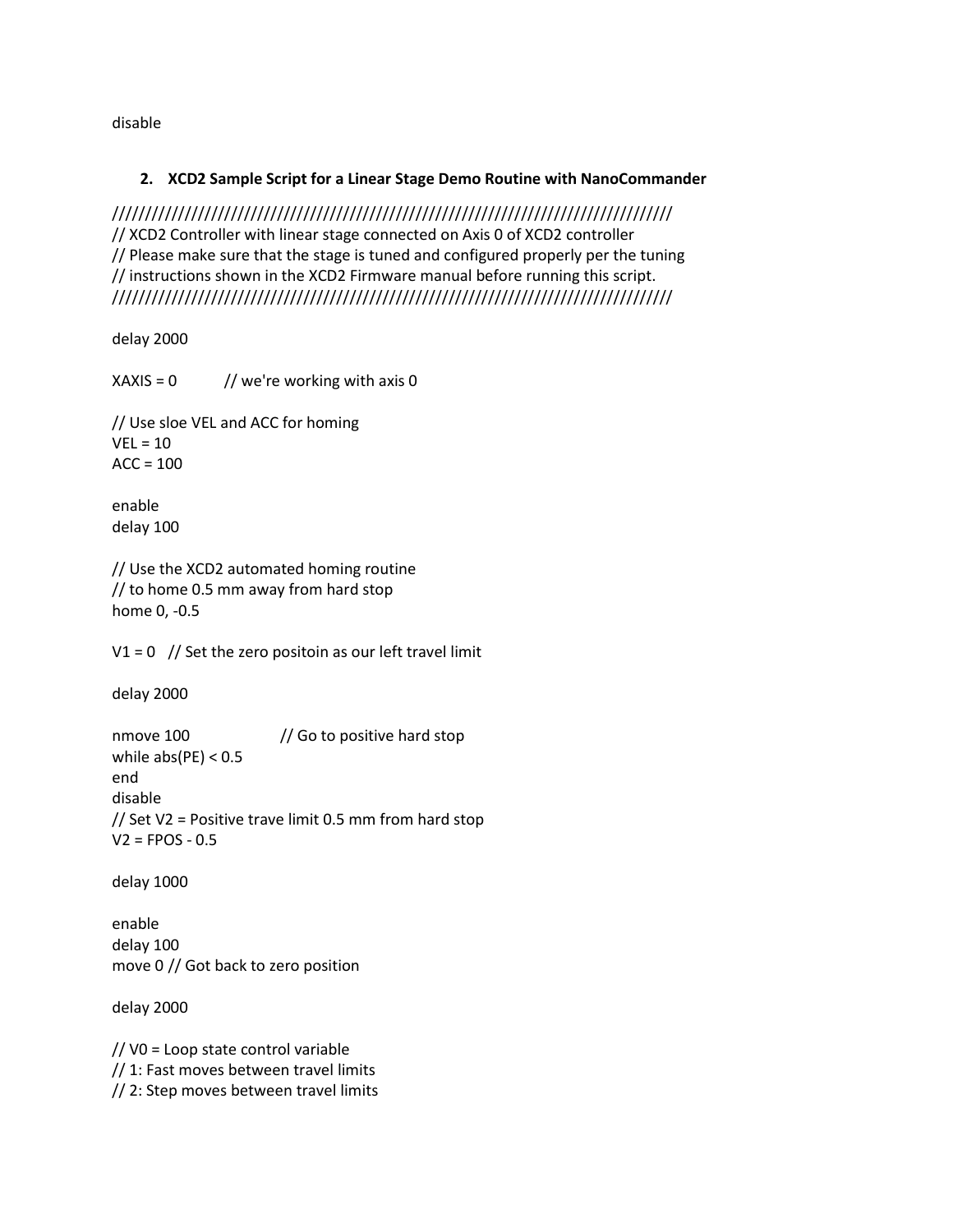// 3: Slow moves between travel limits  $V0 = 1$ // Infinite Loop while 1 delay 10 // Fast back/forth moves between travel limits (V2 and V1) // Uses the move command for motion if  $VO = 1$  $V0 = 2$ // Fast VEL and ACC  $VEL = 100$  $ACC = 1000$ for  $V5 = 1$  to 5 move V2 move V1 end delay 1000 end // Step moves between travel limits at V6 size steps if  $VO = 2$  $VO = 3$  $V6 = 1$  // Step size in mm // Fast VEL and ACC VEL = 100  $ACC = 1000$ // 1mm steps toward (+) travel limit V7 = FPOS // Remember current position while  $V7 \leq (V2 - 1)$ delay 100 move (V7 + V6)  $V7 = FPOS$ end delay 1000 // 1mm steps toward (-) travel limit V7 = FPOS // Remember current position while  $V7$  >=  $(V1 + 1)$ delay 100 move V7 - V6 V7 = FPOS